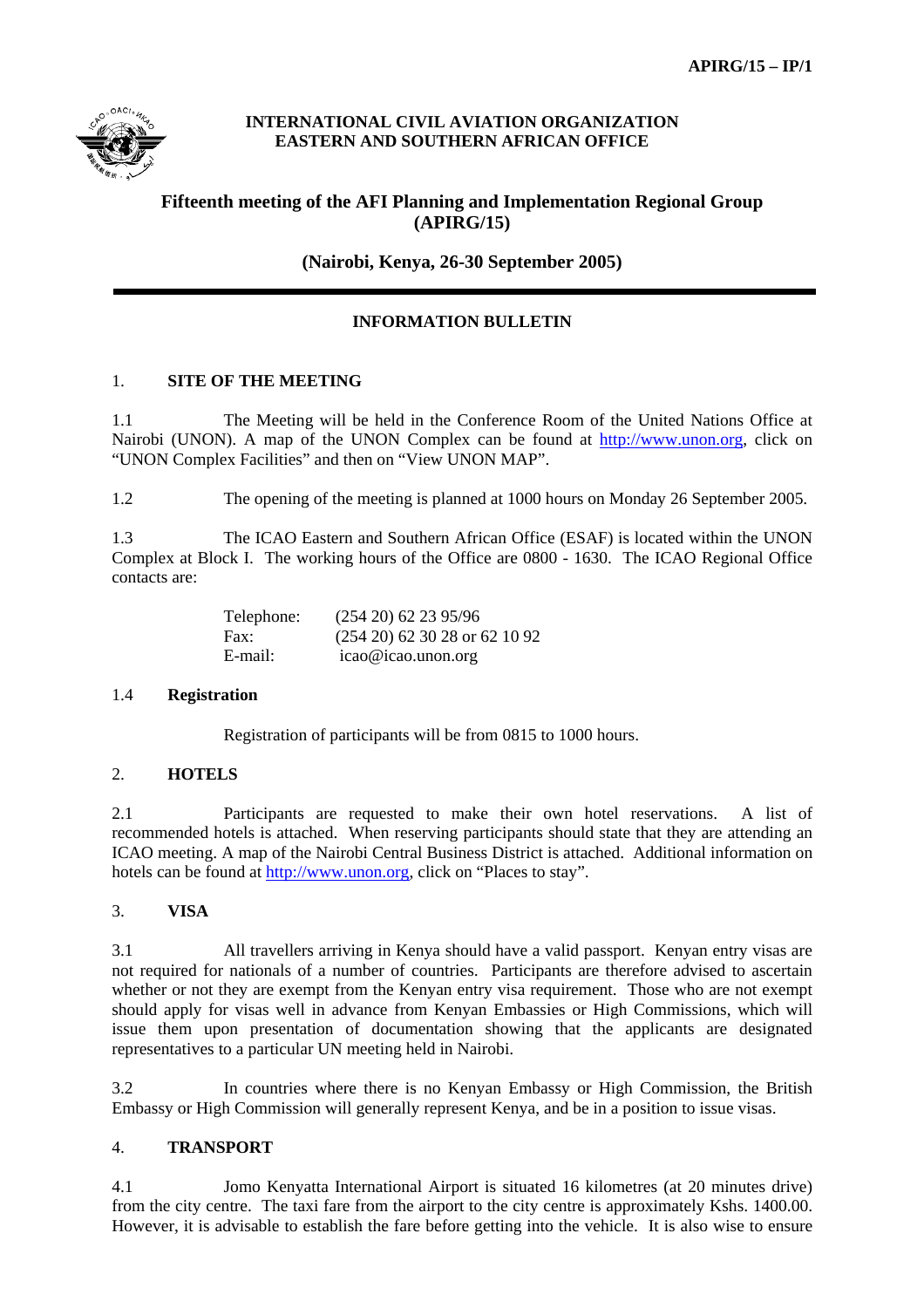that the taxi is from a reputable company. A number of hotels provide transfer services to/from the airport. This can be ascertained when making a booking

4.2 Public transport is not readily available and should certainly be avoided at peak hours as most transportation is filled to more than capacity.

#### **Transport to/from the ESAF Office**

4.3 Transportation to/from the ESAF Office will be provided to all delegates. The bus will depart from the SixEighty Hotel at 08:00 hours. Delegates residing in other hotels will be expected to proceed to the SixEighty Hotel before this time.

#### 5. **CLIMATE**

5.1 The mean minimum temperature during the month of September is 10°C and the mean maximum temperature is 24°C. The mean relative humidity is 66 per cent. The month of September is relatively dry.

#### 6. **SECURITY**

6.1 Please visit the site http://www.unon.org, and click on "Security Advice" for the latest security advice. Participants will have to retrieve their badge at the security post at the entrance of the UNON complex in order to be admitted into the campus. It is therefore important that the Regional Office be advised as soon as possible of the names of the participants.

#### 7. **HEALTH**

7.1 A yellow fever vaccination certificate is mandatory for travellers over one year of age coming from infested areas. However, as there has been an outbreak of yellow fever in certain regions of Kenya it is advisable that all visitors are vaccinated 10 days prior to departure. Please visit the World Health Organization (WHO) site http://www.who.int/ith/ for information on Kenya.

#### 8. **CURRENCY**

8.1 The commercial banks and private forex bureaus provide exchange facilities. Most banks are open between 9 a.m. and 4 p.m. from Monday to Friday and between 9 a.m. and 11 a.m. on the first and last Saturday of the month. There are also a number of forex bureaux in the city centre. For those who may need Kenyan currency immediately on arrival, the banks at Jomo Kenyatta International Airport are open daily from 7 a.m. to midnight.

8.2 Kenyan shilling exchange rates are determined by the inter bank trade which varies daily. The mean rate for 1 United States dollar is Kshs 76.00 in June 2005.

8.3 Banking facility is available at the UN Gigiri Complex.

8.4 Upon leaving Nairobi, delegates will have to pay the airport departure tax in local or foreign currency (equivalent to US\$20), if it is not already included in the air ticket.

-------------------------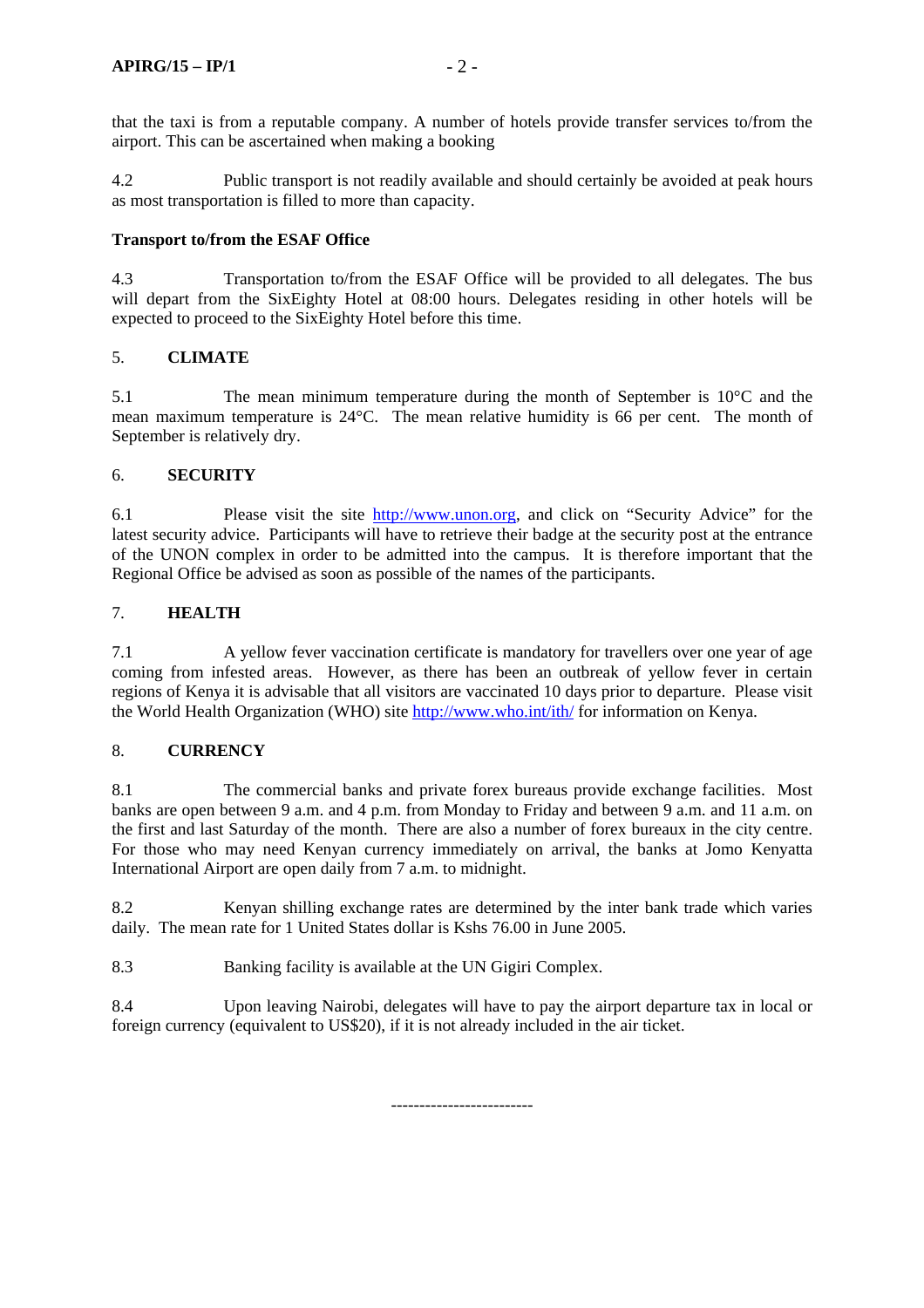#### **LIST OF HOTELS/RATES List of Hotels as at 11 May 2004**

| <b>HOTELS</b>          | <b>RATES</b><br><b>TARIFS</b><br>US <sub>S</sub>                                                   | <b>ADDRESSE</b>                             | <b>TELEFAX</b><br>NO.           | <b>TELEPHONE</b>         | <b>Email</b>                                              |
|------------------------|----------------------------------------------------------------------------------------------------|---------------------------------------------|---------------------------------|--------------------------|-----------------------------------------------------------|
| Intercontinental Hotel | 89.00 Single (SBB)<br>109.00 double (DBB)                                                          | Cr. City Hall Way, Uhuru<br>Highway         | (254 20) 320000030<br>32000 036 | 254 20 32000 210         | $(254 20) 32000000$ or $n$ nairobi@interconti.com         |
| <b>Holiday Inn</b>     | 113.00 (SBB) incl.<br>150.00 (DBB)                                                                 | Cor. Parklands Road and<br>Mpaka Lane       | 254 2 748823                    | 254 2 740920/1<br>740906 | Mayfair@africaonline.co.ke                                |
| SixEighty Hotel        | 50.00 (SO)<br>80.00 (BO)                                                                           | Cr. Muindi Mbingu<br>Street/Kenyatta Avenue | $(254\ 20)\ 343875$<br>218314   | $(254\ 20)\ 315680$      | info@680-hotel.co.ke                                      |
| The Stanley            | 95.00 Deluxe Rm (Single Cr. Kenyatta<br>or Double (BO)<br>140.00 Club Rm (Single<br>or Double (BO) | Avenue/Kimathi Street                       | (25420) 229388                  | $(254\ 20)\ 228830$      | reservations@thestanly.sarova.c<br>o.ke                   |
|                        |                                                                                                    |                                             | <b>Reserv. 254 20</b><br>715566 | Reserv. 254 20 713333    |                                                           |
| Hilton Hotel           | 80.00 (SBB) incl.<br>100.00 (DBB) incl.                                                            | Mama Ngina Street                           | (254 20 250099 or<br>226477     | $(254\ 20)\ 250000$      | hilton@africaonline.co.ke                                 |
| Nairobi Safari Club    | 100.00 (SUB)<br>110.00 (DUB)                                                                       | University Way/Koinange<br><b>Street</b>    | (25420) 331201                  | $(254\ 20)\ 251333$      | nsclub@africaonline.co.ke                                 |
| Meridian Court Hotel   | 41.00 (SO)<br>55.00 (DO)                                                                           | Murang'a Road, off Moi<br>Avenue            | $(254\ 20)\ 333658$             | (254 20) 333916          | info@meridianhotelkenya.com<br>www.meridianhotelkenya.com |
| Landmark Hotel         | 98.00 (SBB)<br>117.00 (DBB)                                                                        | Chiromo Road, Westlands                     | $(254\ 20)\ 448977$             | $(254 20)$ 448713/-7     | Reservations@sarova.co.ke                                 |
| <b>Grand Regency</b>   | $95.00$ (SB) + 28% taxes<br>110.00 (DBB)                                                           | <b>Loita Street</b>                         | 254 (20) 217120                 | $(254\ 20)\ 228820$      |                                                           |
| Ambassador Hotel       | 45.00(SB)<br>60.00(DB)                                                                             | Moi Avenue                                  | $(254\ 20)\ 336860$             | (254 20) 336809          |                                                           |

*Rates may change without notice.* DBB = Double Bed & Breakfast, SBB = Double Bed & Breakfast, SO = Single Bed only; DO = Double Bed only SBO = Suite Bed only. Rates are quoted in US Dollars. Transport will be available from Six-Eighty Hotel each day at 0830 hours.